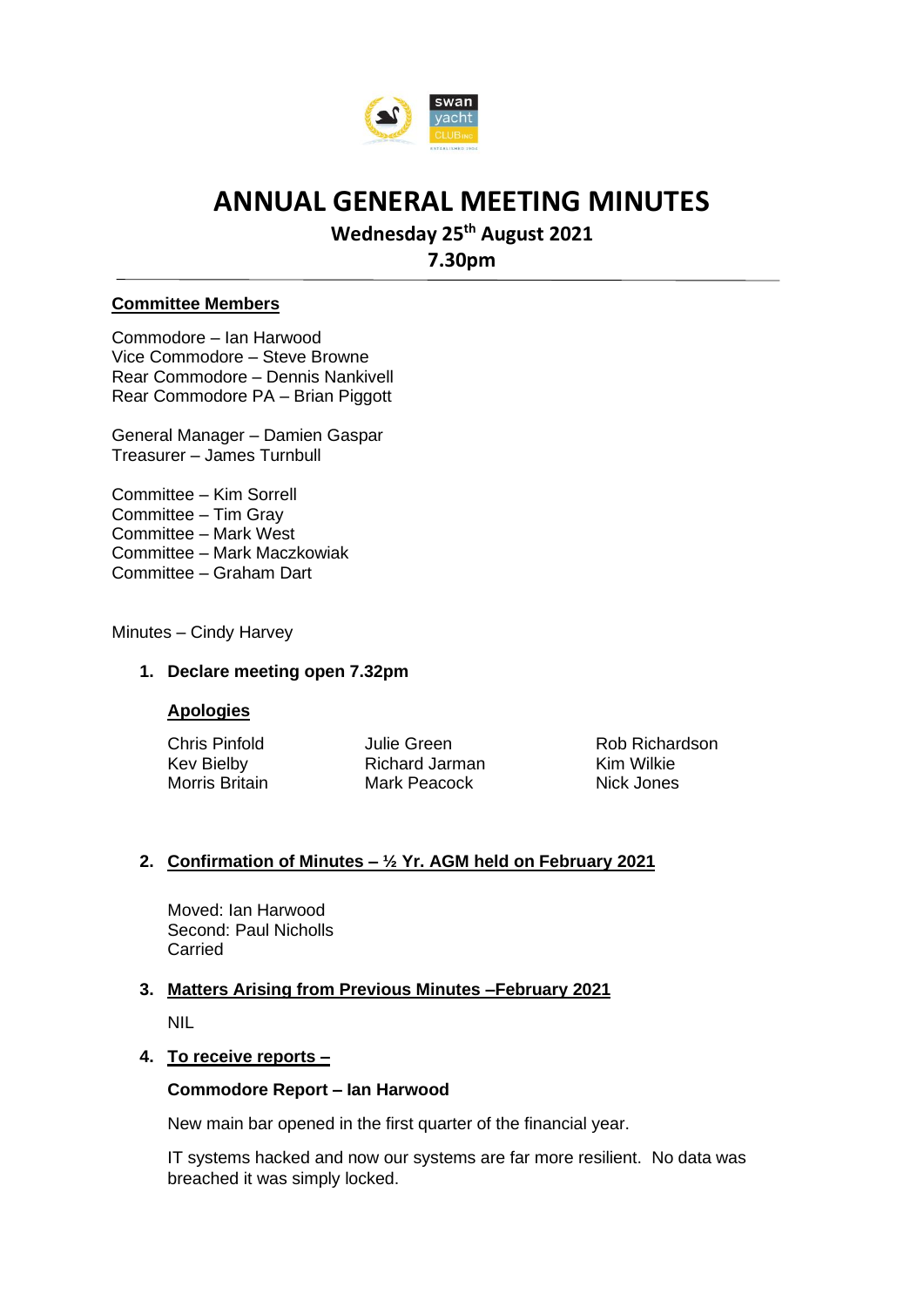

**Wednesday 25th August 2021** 

**7.30pm**

Two memorabilia cabinets have been installed and the Life Members are filing them. If members would like to offer anything for the cabinets, please contact Damien Gaspar or Ian Harwood.

New beverage contract has been awarded to Lion for the next four years. Beers will be changing in the coming weeks once existing stocks have been used.

New membership cards are now active. Online members portal is live and can now be accessed through the Swan Yacht Club webpage.

OrderAway is now functional and food service can be ordered whilst sitting at your table.

Boardroom table planning is underway. The previous boardroom table is being sized down to fit in the new boardroom and will be available shortly.

The Foxtel subscription has been renewed and the sports package is back up and running.

Opening Day will now be more member orientated. More details to be advertising in the E-News in the weeks.

Open Day will be focussed on being open to the public.

Slipway repairs have progressed to engaging a contractor to replace the rails and carry out the required works.

#### **Vice Commodore Report – Stephen Browne**

Congratulations to the Management Team and Staff for the outstanding financial reports and surplus.

Full Members overflow carpark is now fully operational. Landscaping design is awaiting council approval. All members are encouraged to use this parking.

Member's Boaties Bar is now carpeted, and new furnishings have been ordered.

Public access footpath is still under repairs in conjunction with Town of East Fremantle.

The clubhouse has been rewired for a fully functioning audio system to all areas.

Congratulations to the Di Shoch and Social Group for their successful winter concert events.

Zatara presentation was a great event. Thank you for Brian Piggott for arranging.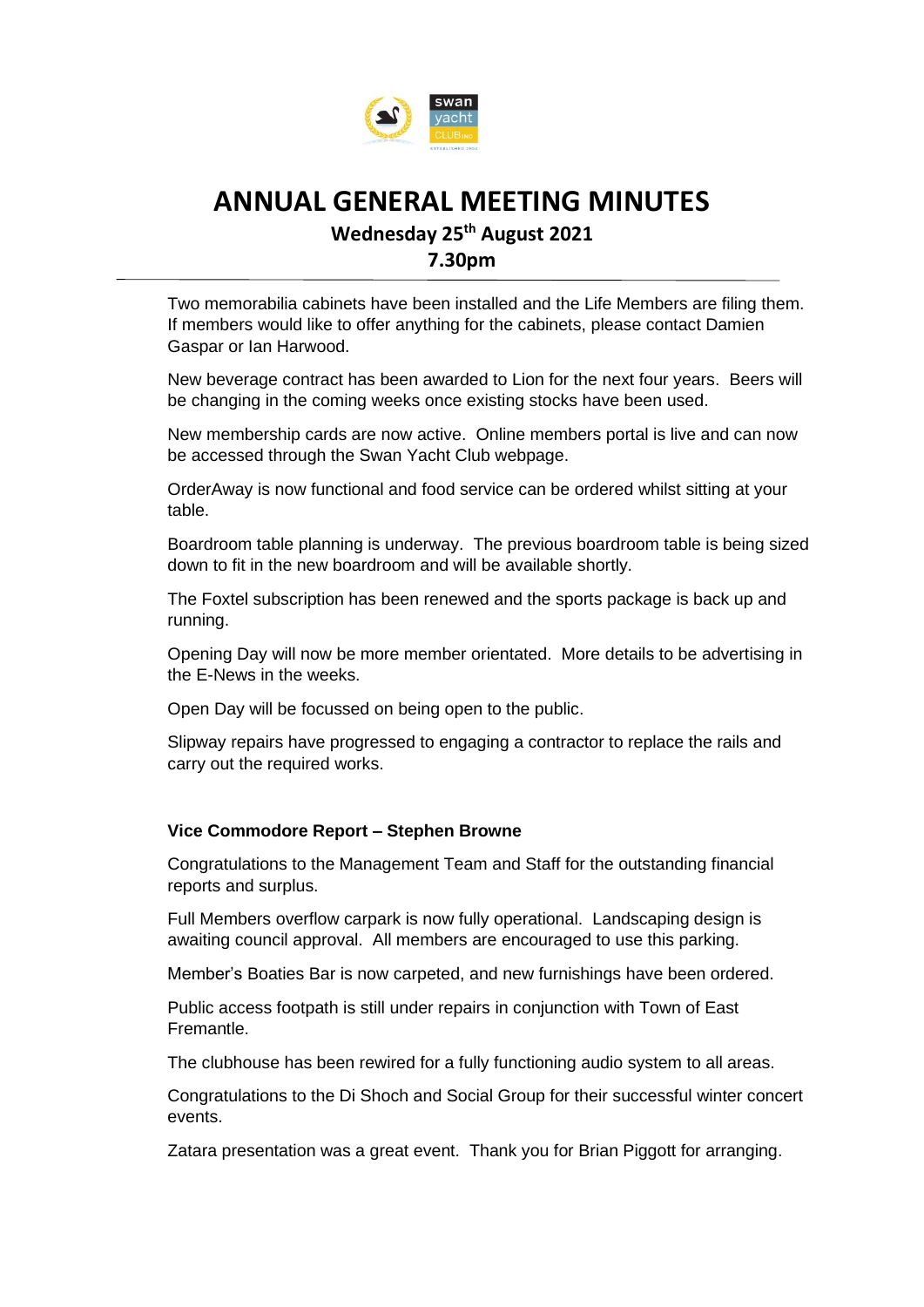

**Wednesday 25th August 2021** 

**7.30pm**

#### **Rear Commodore Report – Dennis Nankivell**

Jetty Five is currently in the engineering stage. Currently awaiting possible options.

Jetty Three and Six are about to have concrete repairs carried out.

Pile survey for anodes has been completed.

Rubber compensators are now the preferred option for use in the pens. These will be rolled out within the next two years. Compensators are available from the office.

A reminder that any boat that is moving into a new pen must have their bow sprits behind the pile.

Ratchet straps are appearing on the jetties. Boat owners are being asked to remove them immediately due to the damage they are causing on the piles.

#### **Rear Commodore PA Report – Brian Piggott (reported by James Aps in Brian's absence)**

Strong angling numbers this year. Approximately \$20,000 worth of prizes over the year.

Abrolhos and Jurien Bay trips were successful.

Possible Inter-club fishing competition this year is being planned.

Moved: Ian Harwood Second: Peter Mitchell Carried

#### **5. Treasurer's Report – James Turnbull**

Strong financial reporting over the past year.

Highlights:

- Improved cost control, particularly in House/Admin
- Revenue figures were increased and costs, particularly wages, were controlled. Surplus rose from \$781 to \$1.1m in the past 12 months.
- Cashflow statement increased by \$1m over the past twelve months, which now allows the club to fully fund the jetty five project.

No financial questions were received.

Moved: James Turnbull Second: Paul Nicholls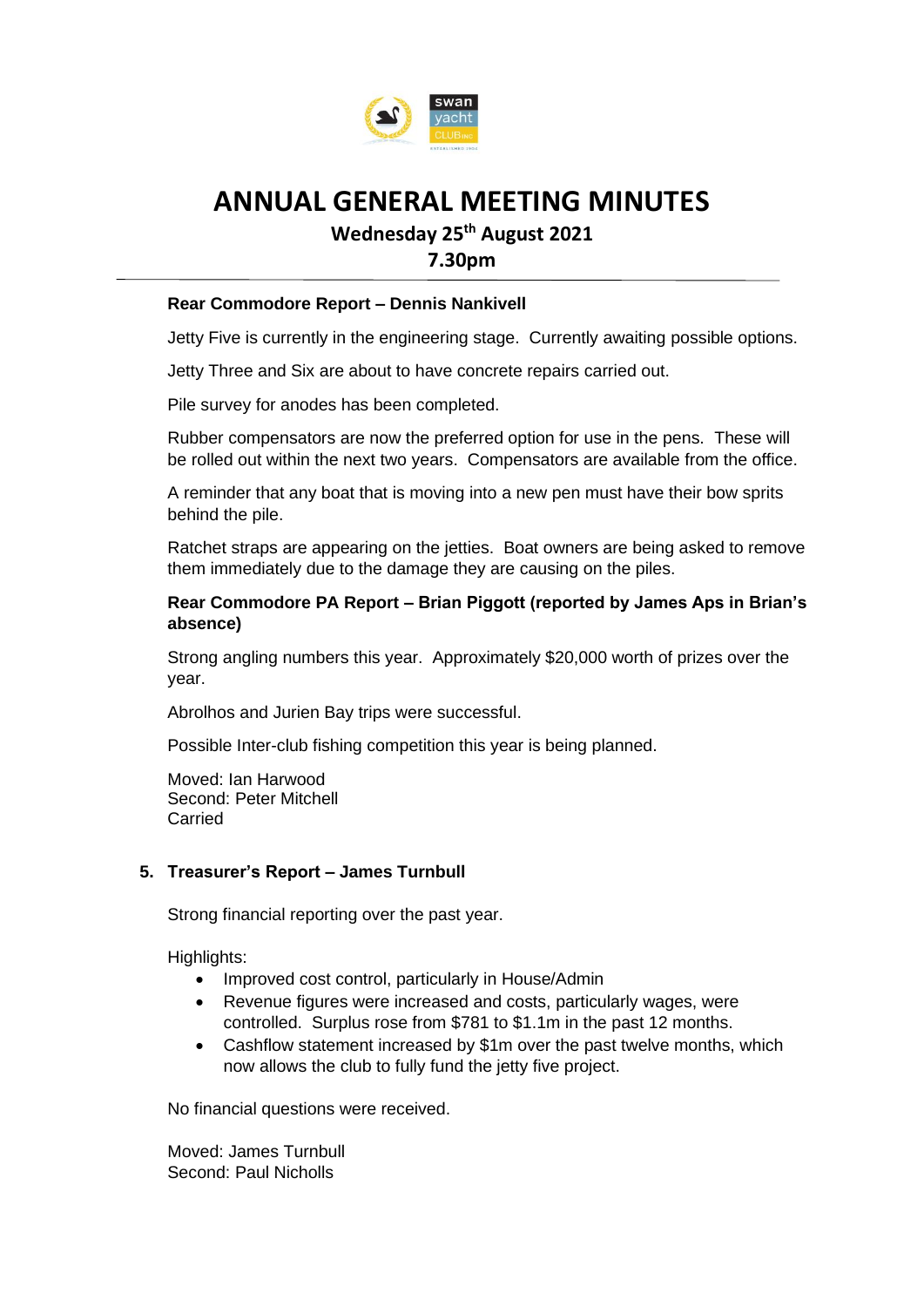

## **Wednesday 25th August 2021**

**7.30pm**

**Carried** 

### **6. Notice of Motion**

Notice of motion as presented on the Club Notice Board 4<sup>th</sup> August 2021. Moved: Ian Harwood Second: Steve Browne Carried

#### **7. Presentation of Awards**

**MOTION:** The stated four members be accepted into the Swan Yacht Club Body of Life Members.

Mr Paul Nicholls Mr. Adrian Greathead Mr Kim Wilkie Mr Garry Barker

Moved: Ian Harwood Second: Peter Mitchell Carried

### **8. Returning Officer's Report – Adrian Greathead**

The results were as follows:

503 eligible, 144 members voted (of the 144, 5 were invalid)

Commodore: Ian Harwood (elected unopposed) Vice Commodore: Stephen Browne (elected unopposed) Rear Commodore: Mark Maczkowiak (elected unopposed) Rear Commodore Power & Angling: Mark West (elected unopposed) Treasurer: James Turnbull (elected unopposed)

Committee – Continuing their second year

Graham Dart Tim Gray